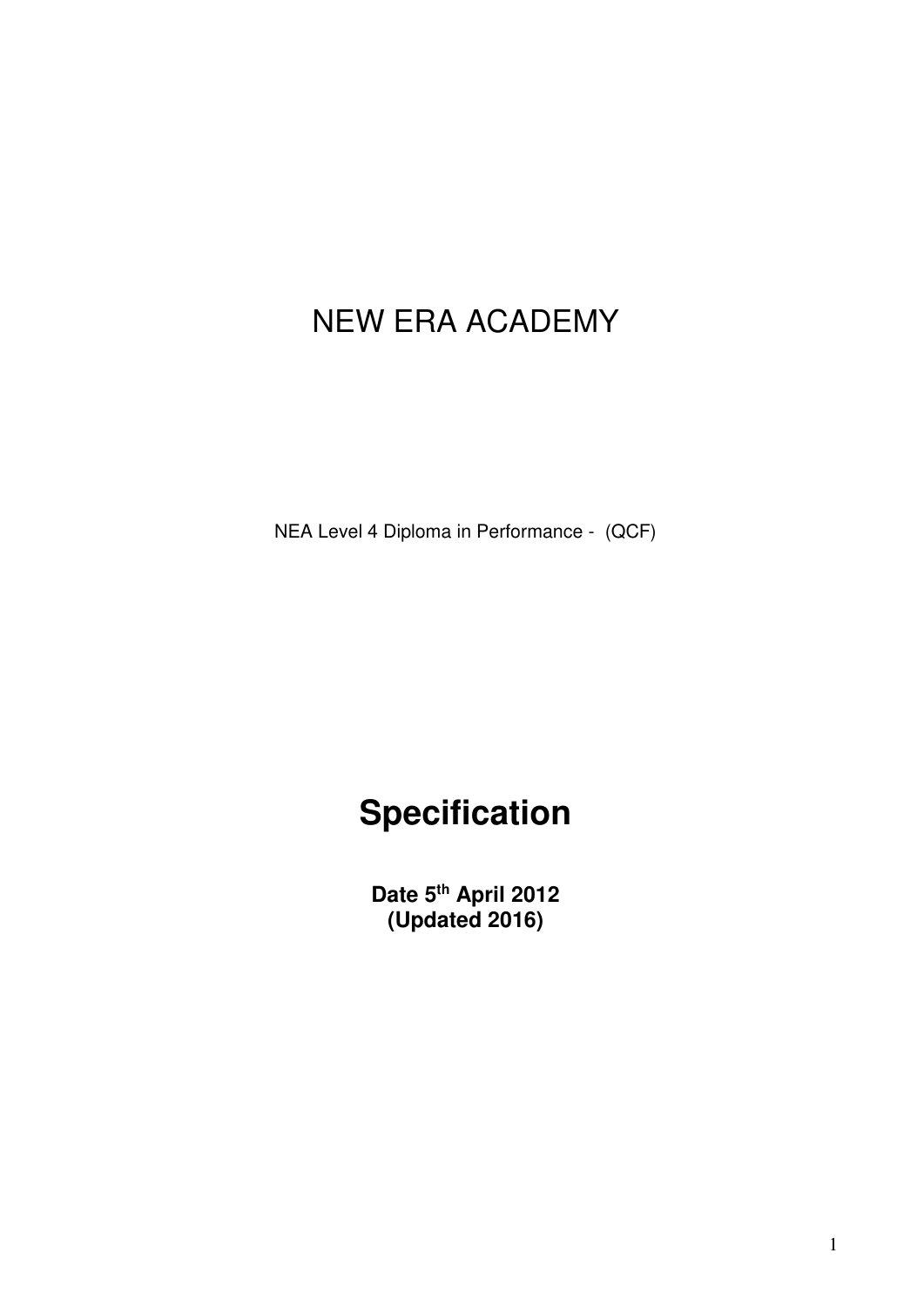## **CONTENTS**

<span id="page-1-0"></span>

| <b>SPECIFICATION AT A GLANCE</b>                               | $\overline{2}$ |
|----------------------------------------------------------------|----------------|
| <b>SECTION A: QUALIFICATION SUMMARY</b>                        | 3              |
| A.1 Aims and broad objectives                                  | 3              |
| A.2 Progression                                                | 4              |
| <b>A.3 Qualification Structure</b>                             | 4              |
| <b>SECTION B: ASSESSMENT INFORMATION</b>                       | 5              |
| <b>B.1 Assessment Methodology</b>                              | 5              |
| <b>B.2 Expectations of Knowledge, Skills and Understanding</b> | 5              |
| <b>B.3 Quality Assurance</b>                                   | 5              |
| <b>SECTION C: CANDIDATE ACCESS AND REGISTRATION</b>            | 5              |
| <b>SECTION D: COMPLAINTS AND APPEALS</b>                       | 5              |
| <b>SECTION E: EQUAL OPPORTUNITIES POLICY</b>                   | 5              |
| <b>SECTION F: CONTACTS &amp; SUPPORT</b>                       | 6              |
| <b>APPENDIX 1: UNIT SPECIFICATIONS BY GRADE</b>                | 7              |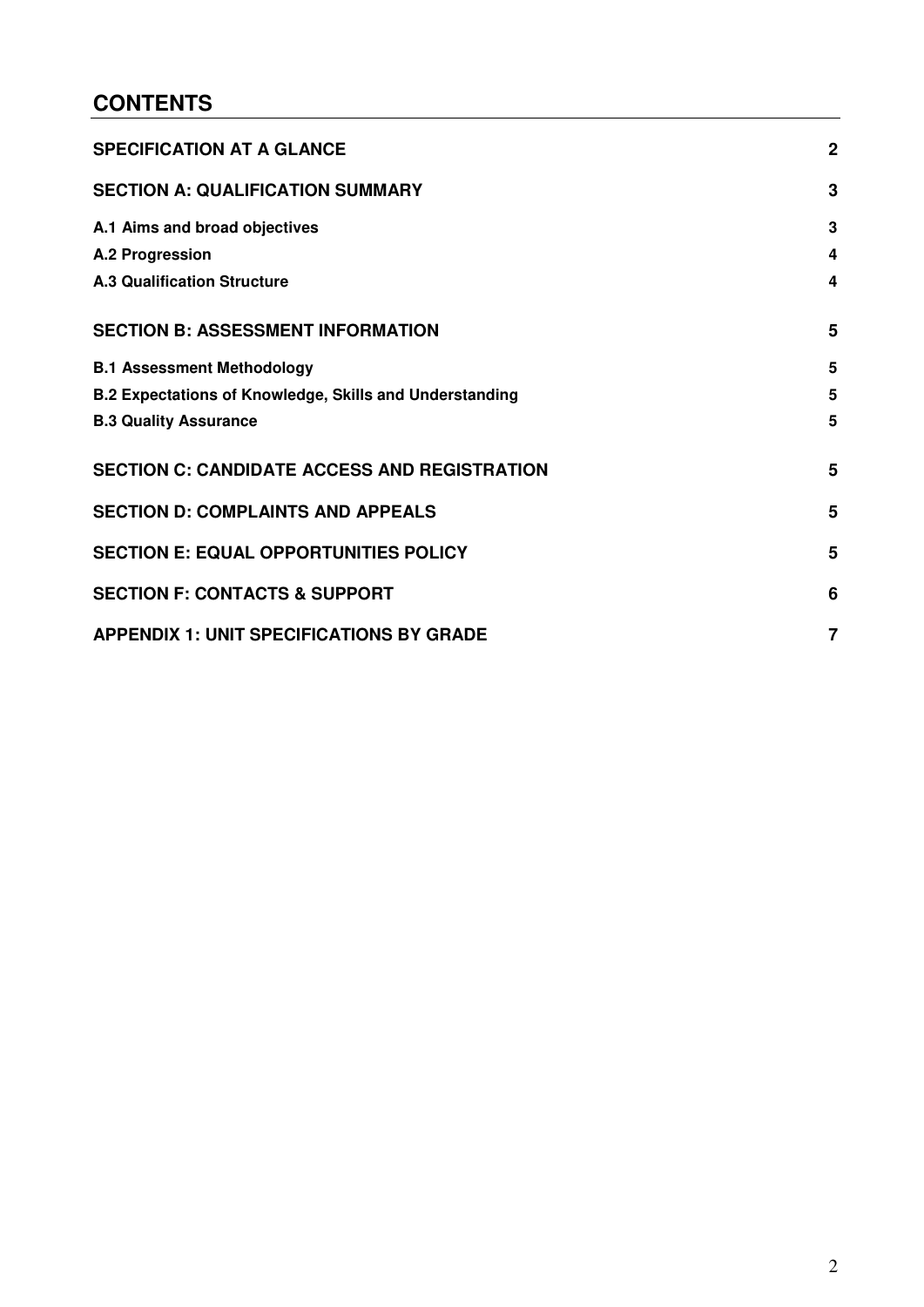| <b>Specification at a Glance</b> |                       |                     |               |  |  |
|----------------------------------|-----------------------|---------------------|---------------|--|--|
| <b>Qualification Titles</b>      | Total no.<br>of units | <b>QCF</b><br>level | <b>Credit</b> |  |  |
| <b>Acting - ANEA</b>             |                       | 4                   | 37            |  |  |
| <b>Musical Theatre - ANEA</b>    |                       | 4                   | 37            |  |  |
| Mime - ANEA                      |                       | 4                   | 37            |  |  |

| <b>Assessment</b>          |                                                                                                                                                                                                                                                                                                                                 |  |  |  |  |
|----------------------------|---------------------------------------------------------------------------------------------------------------------------------------------------------------------------------------------------------------------------------------------------------------------------------------------------------------------------------|--|--|--|--|
| Form of assessment         | All assessment is by external assessment. Candidates should<br>register through their teacher or (qualification discipline) school for<br>assessment which will be carried out by an NEA examiner.                                                                                                                              |  |  |  |  |
| <b>Examination Format</b>  | The examination (unit) specifications contain the title, learning<br>outcomes (what has to be learnt) and assessment requirements<br>(evidence on which the candidate is assessed). (See Appendix 1)                                                                                                                            |  |  |  |  |
| <b>Bands of Assessment</b> | There are three bands of attainment, pass, merit or distinction.                                                                                                                                                                                                                                                                |  |  |  |  |
| <b>Quality Assurance</b>   | Quality Assurance ensures that all assessments are carried out to the<br>same standard by external assessment of candidates' work. A team<br>of external examiners is appointed, trained and standardised by NEA<br>and the qualifications conform to the normal quality assurance<br>procedures and processes operated by NEA. |  |  |  |  |

#### <span id="page-2-0"></span>**SECTION A: Qualification Summary**

Welcome to the NEA specification for: NEA Level 4 Diploma in Performance - (QCF)

This specification is designed to give teachers and learners practical information on the NEA Level 4 Diploma in Performance - (QCF) run by NEA

If you have any general queries about these qualifications or any other NEA qualifications, then please do not hesitate to call us on 01903 246790 or email us at exams@neweraacademy.co.uk

<span id="page-2-1"></span>A.1 Aims and broad objectives

The aim of the NEA Level 4 Diploma in Performance- (QCF) is to provide candidates with the opportunity to obtain recognised qualifications in:

Acting Musical Theatre Mime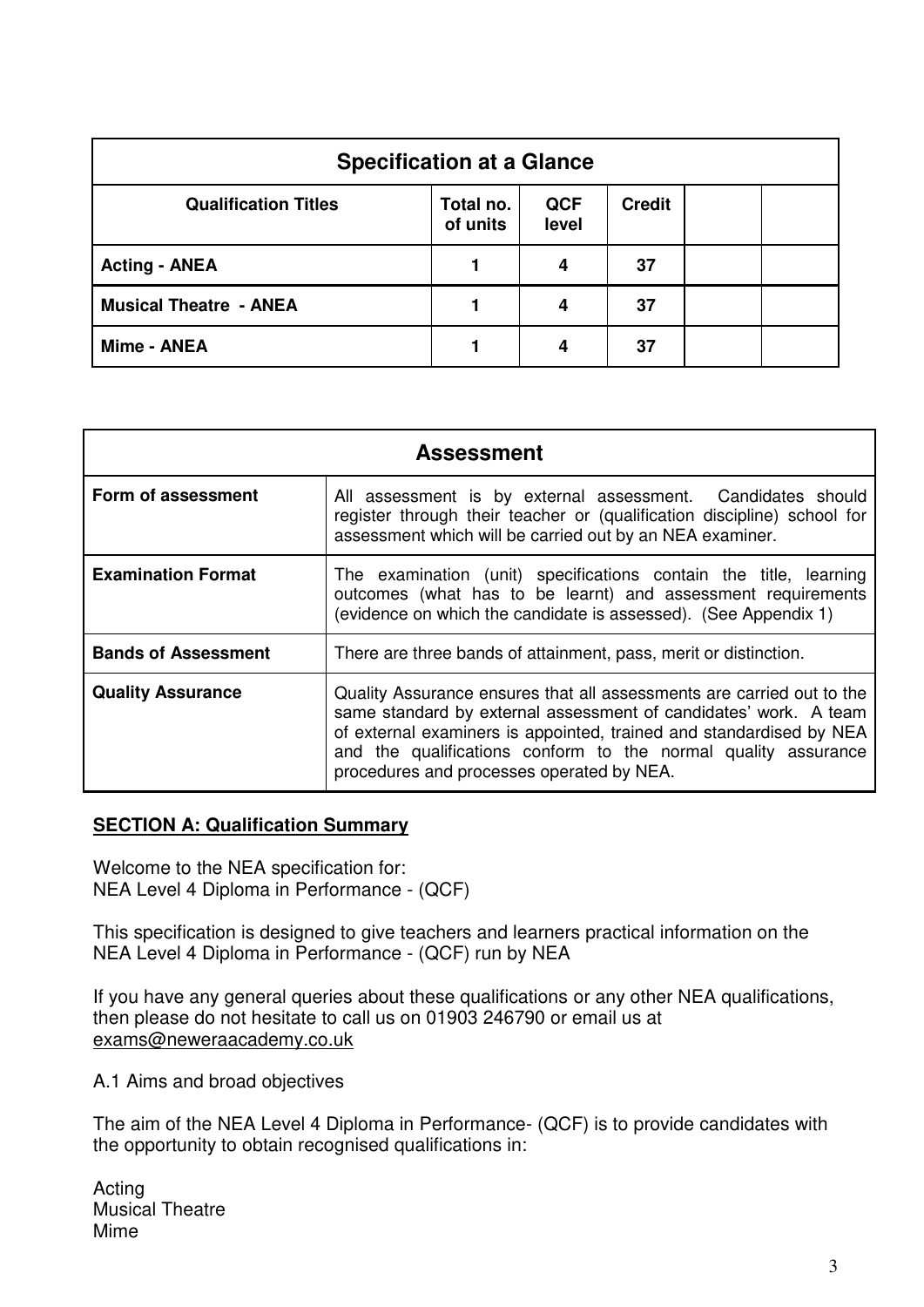The qualifications also aim to encourage personal self-confidence and group awareness, and develop a general appreciation of performance skills in various disciplines.

The purpose of NEA's Level 4 Diploma Performance - (QCF) is to motivate and encourage candidates of all ages and levels through a system of progressive mastery and to provide a form of training that develops and enhances skills, knowledge and understanding in a safe and consistent way. The qualifications are not only beneficial to those studying performance skills as a recreational pursuit but could also prepare learners for further learning by helping them to develop their skills enabling them to progress to the next level.

These qualifications are suitable for learners in the pre-16, age groups.

The broad objectives are:

- To focus delivery and assessment on NEA's Level 1 Diploma in Performance (QCF)
- To embrace the guidance for performance skills of the Creative and Cultural Sector Skills Council (CC Skills).

#### <span id="page-3-0"></span>A.2 Progression

The NEA Level 4 Diplomas in Performance provides a to performance diplomas and into the industry. It can be argued that NEA Level 4 Diploma in Graded Examination in Performance - (QCF) by themselves are not strictly speaking 'vocational' in that they are not absolutely essential for entry into Speech & Drama. However, they remain a positive means of determining progress and enable Learners to learn the necessary techniques to gain entry to FE and HE courses. NEA Level 4 Diploma in Graded Examination in Performance - (QCF) operate according to a well established methodology of 'progressive mastery'. They allow candidates to be tested in discrete stages in the development of a wide range of skills. They tend to be more rigorous than other types of exams and for that reason industry is confident that achievement at the highest level gained by candidates of NEA Level 4 Diploma in Performance - (QCF) will have the skills necessary to perform or work in other areas of the business.

#### <span id="page-3-1"></span>A.3 Qualification Structure

A NEA Level 4 Diploma in Graded Examination in Performance - (QCF) consists of preprepared elements, all of which are performance based. They are single unit qualifications in which candidates are asked to undertake performance based assessment as specified in the relevant syllabus. The unit specifications for each grade can be found in Appendix 1 below. For more information on qualification structure and content in a particular discipline please contact us for a copy of the relevant syllabus at **01903 246790 or [exams@neweraacademy.co.uk](mailto:exams@neweraacademy.co.uk)**

<span id="page-3-2"></span>The qualifications have 60 Guided Learning Hours (GLH). This is also specified in the unit template at Appendix 1.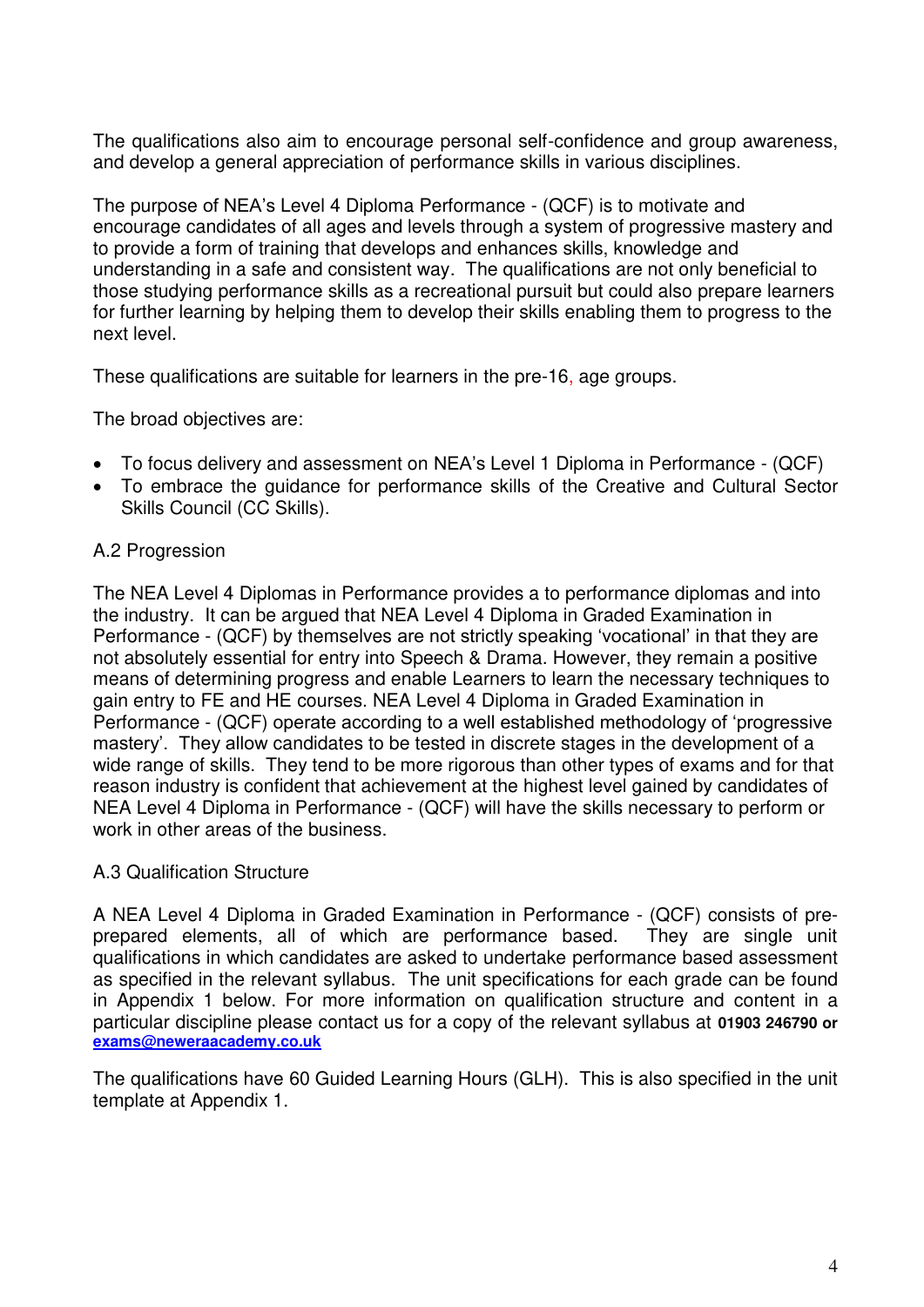### **SECTION B: Assessment Information**

#### <span id="page-4-0"></span>B.1 Assessment Methodology

The underlying philosophy for assessment is that learners should receive credit for positive achievement, and that all should be encouraged to reach their fullest potential.

All assessment of these qualifications is external and is undertaken by NEA Examiners. Please see **[www.neweraacademy.co.uk](http://www.neweraacademy.co.uk/)** for more detail about how NEA marks and grades its qualifications.

#### <span id="page-4-1"></span>B.2 Expectations of Knowledge, Skills and Understanding

The Grade Examination system is one based on the principle of 'progressive mastery': each step in the exam chain demonstrates learning, progression and skills in incremental steps. Successful learning is characterised by a mastery of the fundamentals of the skills demanded in each grade. Learners will be able to complete a set of performance skills sequences (the complexity and variety of which are determined by which qualification is being attempted), which allow them to demonstrate discipline-specific artistic appreciation. These technical and performance skills set a firm platform for further technical and artistic development by the learner.

#### <span id="page-4-2"></span>B.3 Quality Assurance

All NEA Level 4 Diplomas in Graded Examination in Performance - QC are standardised according to the processes and procedures laid down by NEA.

#### <span id="page-4-3"></span>**SECTION C: Candidate Access and Registration**

The qualifications will:

- be available to everyone who is capable of reaching the required standards
- be free from any barriers that restrict access and progression
- offer equal opportunities for all wishing to access the qualifications

There are no prerequisites for other qualifications to be completed, and no specified prior knowledge, skills or understanding required prior to taking a NEA Level 4 Diploma in Graded Examination in Performance - (QCF). It is expected, however, that for successful learning, the skills demanded in each grade are likely to be mastered before progressing to the next grade.

Please email **[exams@neweraacademy.co.uk](mailto:exams@neweraacademy.co.uk)** for details about registering candidates for NEA examinations.

### <span id="page-4-4"></span>**SECTION D: Complaints and Appeals**

Please see **[www.neweraacademy.co.uk](http://www.neweraacademy.co.uk/)** for details about how we operate our complaints and appeals procedures.

### <span id="page-4-5"></span>**SECTION E: Equal Opportunities Policy**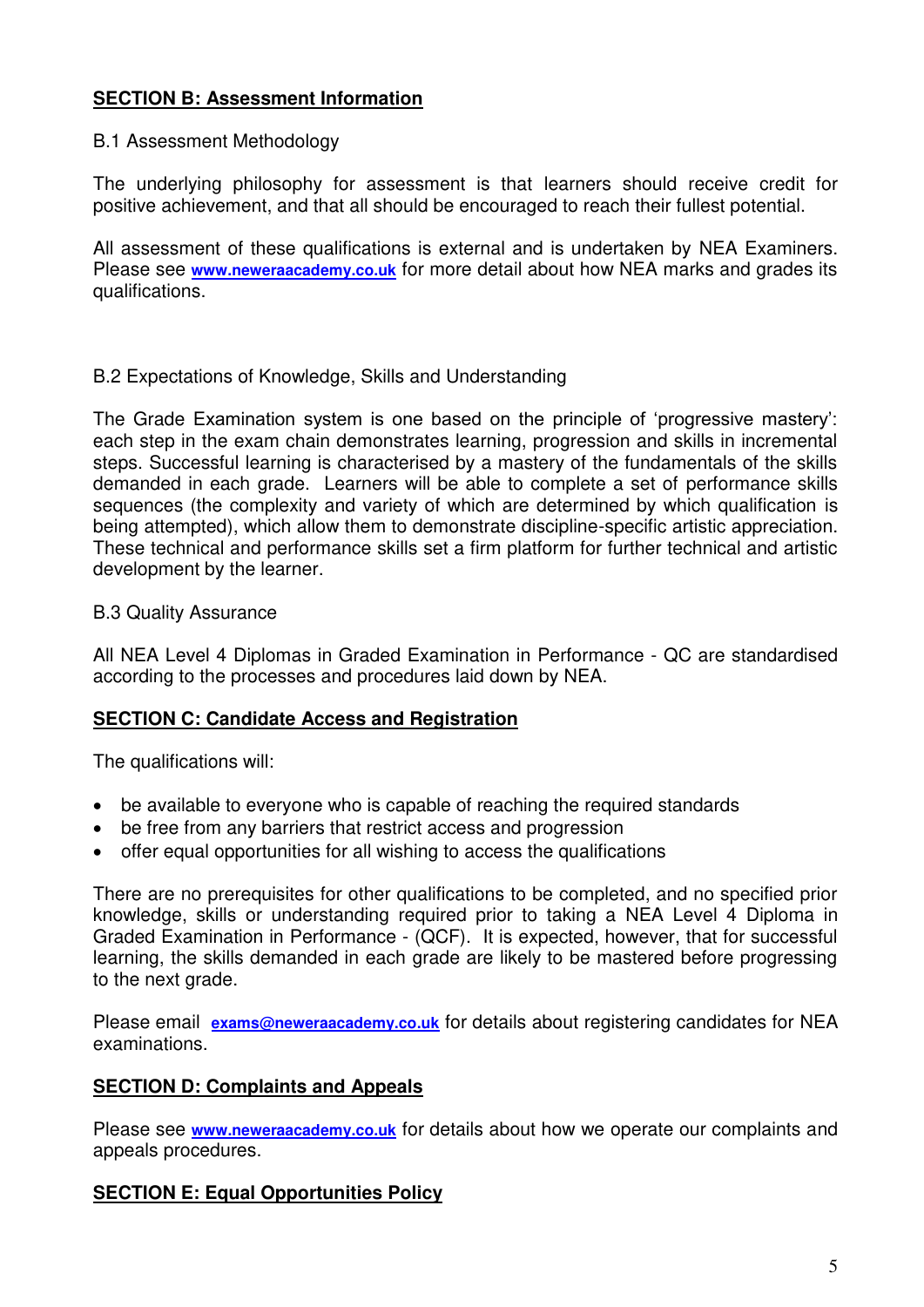NEA is committed to a comprehensive policy of equal opportunities in the management of its qualifications in which individuals are selected and treated on the basis of their relevant merits and abilities without regard to race, religion, colour, sex, age, national origin, disability or sexual orientation, and are given equal opportunities within the company. The aim of this policy is to ensure that no candidate entering an examination receives less favourable treatment on grounds not relevant to good candidate practice.

Our equal opportunities policy can be found **[www.neweraacademy.co.uk](http://www.neweraacademy.co.uk/)**.

#### <span id="page-5-0"></span>**SECTION F: Contacts & Support**

**New Era Academy (Speech and Drama) 2, Aglaia Road Worthing West Sussex BN11 5SN** 

**Telephone Number: 01903 246790 Fax: 01903 244187** 

**Email: [exams@neweraacademy.co.uk](mailto:exams@neweraacademy.co.uk)** 

**Website: [www.neweraacademy.co.uk](http://www.neweraacademy.co.uk/)**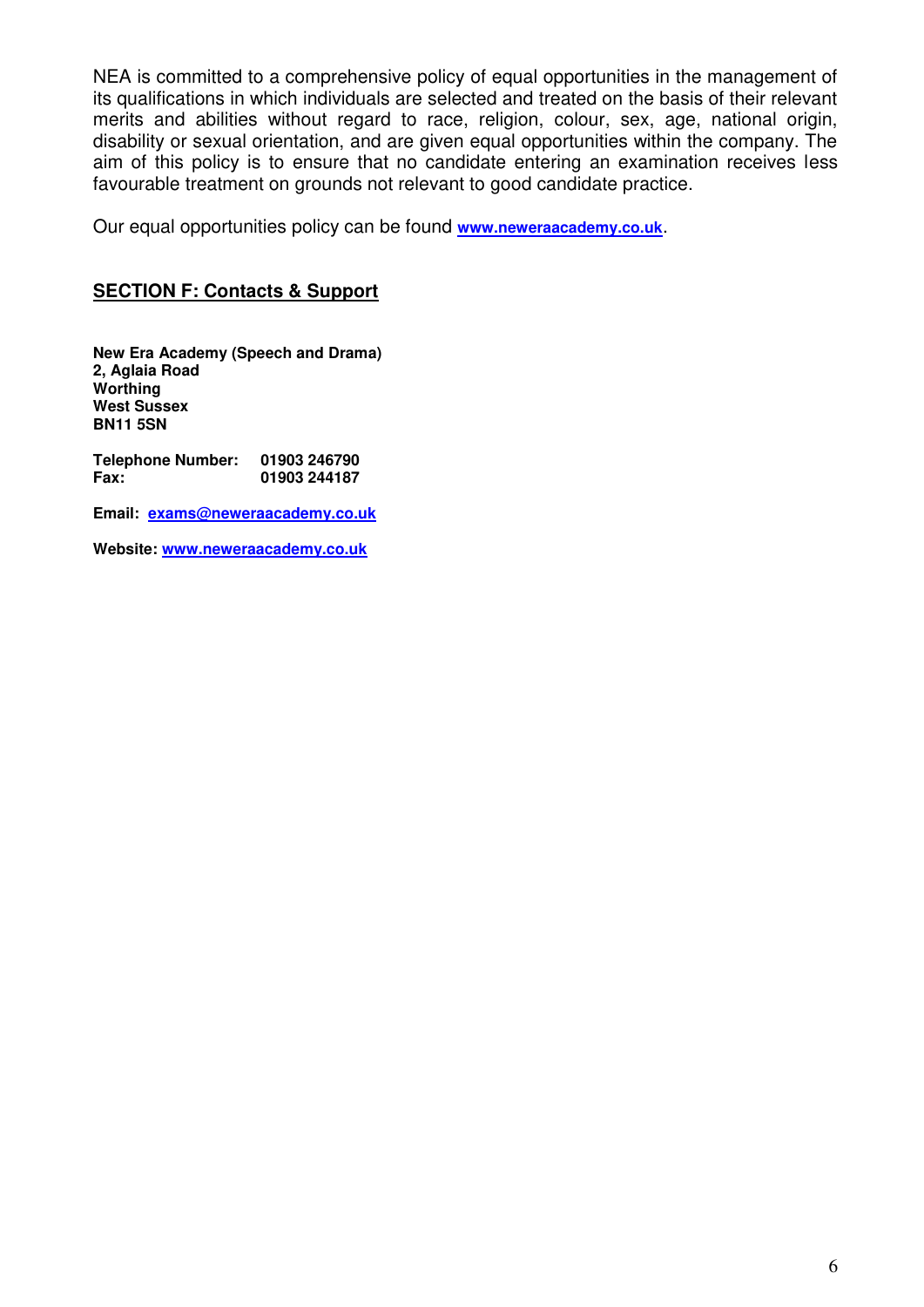## <span id="page-6-0"></span>**Appendix 1: Unit Specifications by Grade**

Unit specifications are divided into learning outcomes and assessment requirements:

- Learning Outcome a statement of what has been learnt as a result of the successful completion of the assessment requirements
- Assessment Requirements the evidence upon which the candidate is assessed
- **Technique**
- The Technical skills required in the preparation and performance of the selection. This includes vocal technique, stagecraft and teamwork where appropriate.
- **Interpretation**
- The artistic realisation of the selection presented demonstrating appropriate qualities required for performance. This includes the appreciation of and the thought process in achieving the writer's intention.
- **Communication**
- To demonstrate the ability to share mentally, vocally and physically in performance and discussion to an appropriate standard
- **Discussion**
- To convey the knowledge required for the level and to be able to participate in an exchange of ideas to an appropriate standard.

## **Pass:**

Learners must:

- adequately achieve the learner outcomes and
- demonstrate work is of a really high standard
- fully meet the requirements of the syllabus
- present work that is artistic, well communicated, technically correct and altogether excellent
- show an excellent background knowledge of all selections
- show an excellent background knowledge of any theory set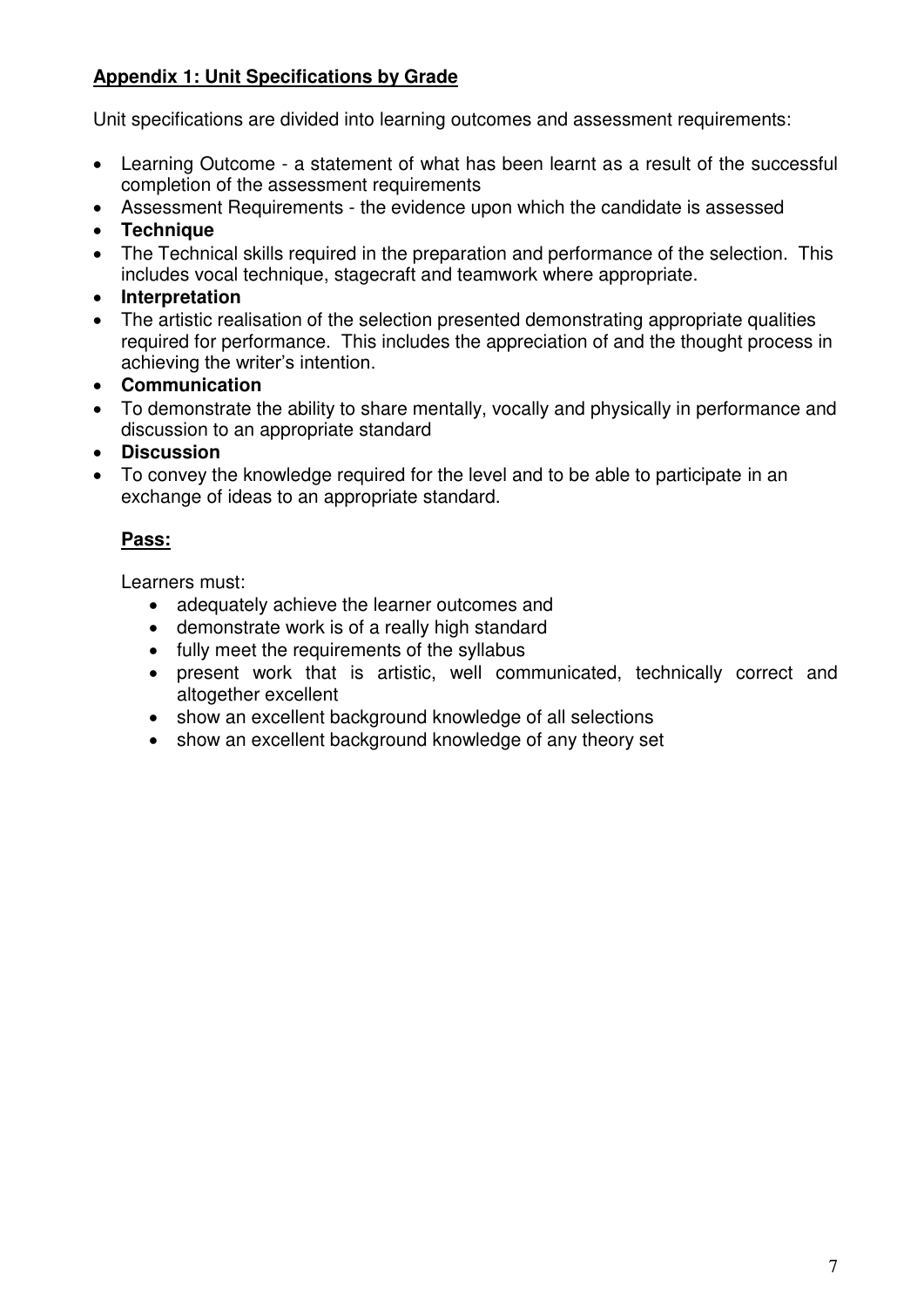#### **Unit specifications also give details of the Credit Value (notional learning) and the Guided Learning Hours (GLH) which represent indicative teaching time for the unit.**

|   | Title:                                         | Acting ANEA  |                                                                                                                                                         |  |
|---|------------------------------------------------|--------------|---------------------------------------------------------------------------------------------------------------------------------------------------------|--|
|   | Level:                                         | 4            |                                                                                                                                                         |  |
|   | GLH:                                           | 60           |                                                                                                                                                         |  |
|   |                                                |              |                                                                                                                                                         |  |
|   | <b>Credit Value:</b>                           | 37           |                                                                                                                                                         |  |
|   |                                                |              | <b>Assessment Criteria</b>                                                                                                                              |  |
|   | <b>Learning outcomes</b><br>The learner will:  |              | The learner can:                                                                                                                                        |  |
| 1 | Be able to improvise                           | 1.1          | Perform an improvisation to an appropriate professional standard.                                                                                       |  |
|   |                                                | 1.2          | Show developed sense of place and situation.                                                                                                            |  |
|   |                                                | 1.3          | Show the full range and depth of emotion/s of the characters presented.                                                                                 |  |
|   |                                                | 1.4          | Show spontaneity and believability to an appropriate professional standard.                                                                             |  |
|   |                                                | 1.5<br>1.6   | Respond physically to the demands of the characterisations.                                                                                             |  |
|   |                                                | 1.7          | Respond vocally to the demands of the characterisations.<br>Mentally project the mood, style and focus of the narrative.                                |  |
|   |                                                | 1.8          | Demonstrate developed originality and resourcefulness to produce an                                                                                     |  |
|   |                                                |              | imaginative and well constructed improvisation.                                                                                                         |  |
| 2 |                                                | 2.1          | Perform a programme of three contrasting scenes from different periods, one                                                                             |  |
|   | Know the techniques of dramatic<br>performance |              | being in dialect, demonstrating a professionally high standard of performance.                                                                          |  |
|   |                                                | 2.2          | Show full and appropriate emotional depth and dramatic ability in the                                                                                   |  |
|   |                                                |              | characters in the plot situation.                                                                                                                       |  |
|   |                                                | 2.3          | Show spontaneity and believability to an appropriate standard, interpreting the<br>depth of character within the plot situation.                        |  |
|   |                                                | 2.4          | Show complete understanding of the text in all pieces and a developed                                                                                   |  |
|   |                                                |              | background knowledge of drama, demonstrating appropriate application in the                                                                             |  |
|   |                                                |              | chosen repertoire.                                                                                                                                      |  |
|   |                                                | 2.5          | Show complete understanding of the subtext in all pieces, to a professionally<br>high standard.                                                         |  |
|   |                                                | 2.6          | Show complete understanding of the context of all pieces, to a professionally                                                                           |  |
|   |                                                |              | high standard.                                                                                                                                          |  |
|   |                                                | 2.7          | Show complete understanding of the objectives of the characters portrayed in                                                                            |  |
|   |                                                | 2.8          | all pieces.<br>Understand fully the situations in which the characters find themselves in the                                                           |  |
|   |                                                |              | three pieces.                                                                                                                                           |  |
|   |                                                | 2.9          | Use informed breath support and resonance to a professionally high standard.                                                                            |  |
|   |                                                | 2.10         | Show clear articulation and relevant, well modulated voice, demonstrating                                                                               |  |
|   |                                                | 2.11         | effective vocal projection and freedom.<br>Convey appropriate physical response to demonstrate period movement and                                      |  |
|   |                                                |              | gesture to a professionally high standard.                                                                                                              |  |
|   |                                                | 2.12         | Employ appropriate interpretative response to reveal understanding of                                                                                   |  |
|   |                                                | 2.13         | movement, posture and gesture in context.                                                                                                               |  |
|   |                                                |              | Demonstrate relevant use of a range of tone colour and emphases to develop<br>dramatic structure and emotional climax.                                  |  |
|   |                                                | 2.14         | Demonstrate maturity, revealing layers of meaning through creative                                                                                      |  |
|   |                                                |              | interpretation, appropriate preparation and combining of technical skills.                                                                              |  |
|   |                                                | 2.15<br>2.16 | Perform with confidence, clarity and a sense of ownership of the material.<br>Consciously integrate knowledge, understanding and technique to produce a |  |
|   |                                                |              | secure, sustained performance.                                                                                                                          |  |
|   |                                                | 2.17         | Combine skilful and relevant use of voice, body and space with creative                                                                                 |  |
|   |                                                |              | response to engage the audience throughout.                                                                                                             |  |
|   |                                                | 2.18         | Demonstrate thoughtful and sensitive personal interpretation of material, to<br>communicate complexity and range of meaning in characterisation, style, |  |
|   |                                                |              | mood and content.                                                                                                                                       |  |
|   |                                                | 2.19         | Demonstrate the qualities necessary to become a successful actor.                                                                                       |  |
| 3 | Be able to take redirection                    | 3.1          | Display understanding of redirection and respond appropriately to redirection                                                                           |  |
|   |                                                |              | given                                                                                                                                                   |  |
|   |                                                |              |                                                                                                                                                         |  |
| 4 | Understand the techniques involved in          | 4.1          | Meaningfully discuss the characters and plays chosen.                                                                                                   |  |
|   | preparing a role.                              | 4.2<br>4.3   | Show understanding of creative thought and technical detail.<br>Meaningfully discuss the backgrounds, periods and styles of their pieces.               |  |
|   |                                                | 4.4          | Meaningfully discuss the technical and vocal skills required to perform                                                                                 |  |
|   |                                                |              | effectively at professional level                                                                                                                       |  |
|   |                                                |              |                                                                                                                                                         |  |
| 5 | Be able to read and perform a                  | 5.1          | Read with fluency, movement and expression, indicating a confident and clear                                                                            |  |
|   | previously unseen piece of drama to an         |              | suggestion of character and context.                                                                                                                    |  |
|   | appropriate standard                           | 5.2          | Interpret awareness of social and historical context of script for theatrical<br>purpose.                                                               |  |
|   |                                                | 5.3          | Respond to and / or indicate presence of any implied third persons, imagined                                                                            |  |
|   |                                                |              | characters and setting with appropriate use of stage areas and mimed action.                                                                            |  |
|   |                                                | 5.4          | Connect fully with the material, engaging the audience wholeheartedly to<br>communicate the content, style and mood of the text, demonstrating a        |  |
|   |                                                |              | professional standard of artistic interpretation and technique in performance.                                                                          |  |
|   |                                                |              |                                                                                                                                                         |  |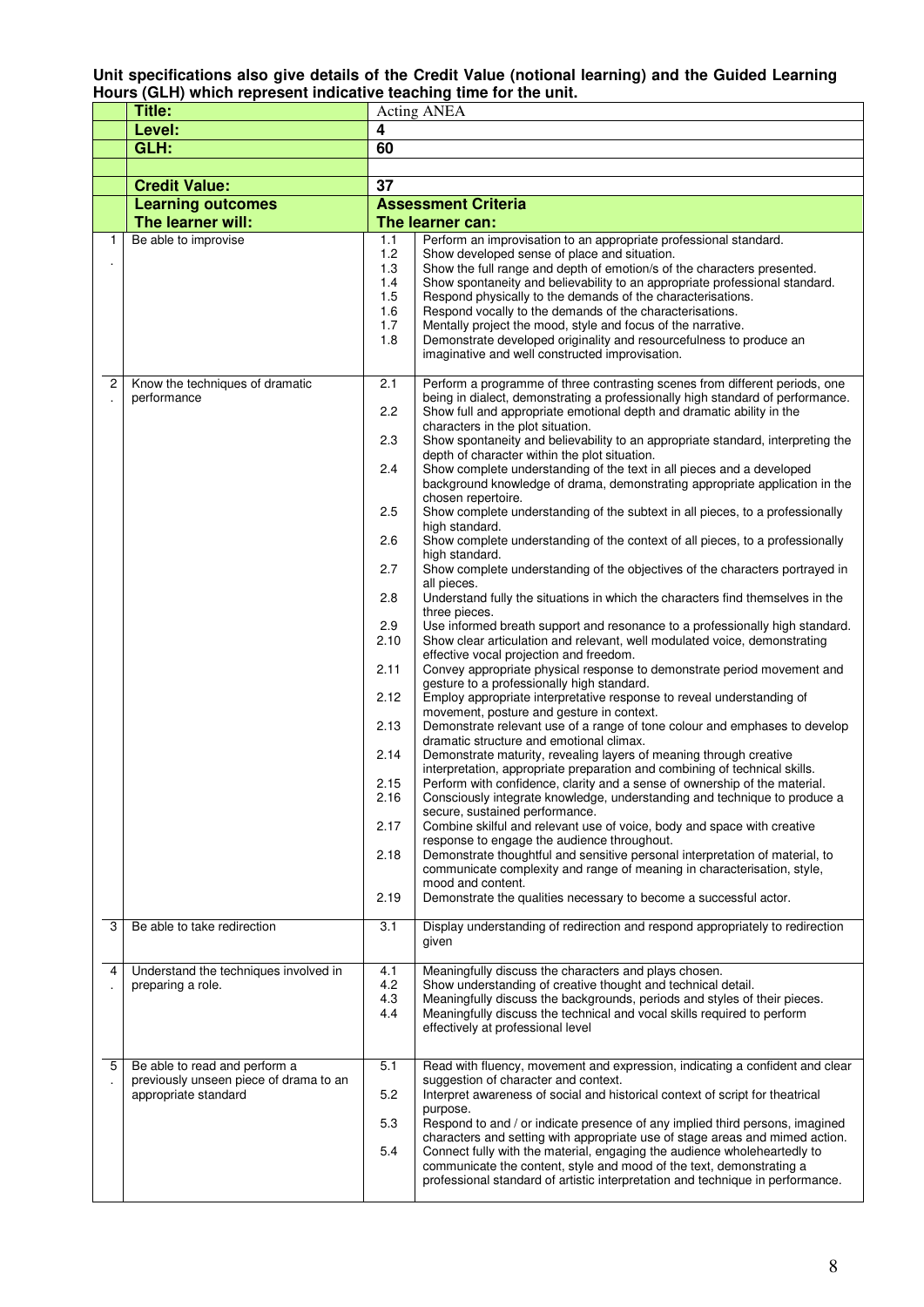| <b>Title:</b>        |                                                                                                                                            |                                                                             | <b>Musical Theatre - ANEA</b>                                                                                                                                                                                                                                                                                                                                                                                                                                                                                                                                                                                                                                                                                                                                                                                                                                                                                                                                                                                                                                                                                                                                                                            |  |  |
|----------------------|--------------------------------------------------------------------------------------------------------------------------------------------|-----------------------------------------------------------------------------|----------------------------------------------------------------------------------------------------------------------------------------------------------------------------------------------------------------------------------------------------------------------------------------------------------------------------------------------------------------------------------------------------------------------------------------------------------------------------------------------------------------------------------------------------------------------------------------------------------------------------------------------------------------------------------------------------------------------------------------------------------------------------------------------------------------------------------------------------------------------------------------------------------------------------------------------------------------------------------------------------------------------------------------------------------------------------------------------------------------------------------------------------------------------------------------------------------|--|--|
| Level:               |                                                                                                                                            |                                                                             | $\overline{\mathbf{4}}$                                                                                                                                                                                                                                                                                                                                                                                                                                                                                                                                                                                                                                                                                                                                                                                                                                                                                                                                                                                                                                                                                                                                                                                  |  |  |
| GLH:                 |                                                                                                                                            |                                                                             | 60                                                                                                                                                                                                                                                                                                                                                                                                                                                                                                                                                                                                                                                                                                                                                                                                                                                                                                                                                                                                                                                                                                                                                                                                       |  |  |
|                      |                                                                                                                                            |                                                                             |                                                                                                                                                                                                                                                                                                                                                                                                                                                                                                                                                                                                                                                                                                                                                                                                                                                                                                                                                                                                                                                                                                                                                                                                          |  |  |
| <b>Credit Value:</b> |                                                                                                                                            |                                                                             | 37                                                                                                                                                                                                                                                                                                                                                                                                                                                                                                                                                                                                                                                                                                                                                                                                                                                                                                                                                                                                                                                                                                                                                                                                       |  |  |
|                      | <b>Learning outcomes</b>                                                                                                                   |                                                                             | <b>Assessment Criteria</b>                                                                                                                                                                                                                                                                                                                                                                                                                                                                                                                                                                                                                                                                                                                                                                                                                                                                                                                                                                                                                                                                                                                                                                               |  |  |
|                      | The learner will:                                                                                                                          |                                                                             | The learner can:                                                                                                                                                                                                                                                                                                                                                                                                                                                                                                                                                                                                                                                                                                                                                                                                                                                                                                                                                                                                                                                                                                                                                                                         |  |  |
| 1.                   | Be able to improvise                                                                                                                       | 1.1<br>1.2                                                                  | Perform a short acting improvisation, suggested by the lyrics<br>or situation of one of the selections, given by the examiner at<br>the time of the examination, to an appropriate standard.<br>Show spontaneity and believability to an appropriate<br>standard.                                                                                                                                                                                                                                                                                                                                                                                                                                                                                                                                                                                                                                                                                                                                                                                                                                                                                                                                        |  |  |
|                      |                                                                                                                                            | 1.3<br>1.4                                                                  | Understand the situations in which the characters find<br>themselves.<br>Produce an original, resourceful, imaginative and well                                                                                                                                                                                                                                                                                                                                                                                                                                                                                                                                                                                                                                                                                                                                                                                                                                                                                                                                                                                                                                                                          |  |  |
|                      |                                                                                                                                            |                                                                             | constructed improvisation.                                                                                                                                                                                                                                                                                                                                                                                                                                                                                                                                                                                                                                                                                                                                                                                                                                                                                                                                                                                                                                                                                                                                                                               |  |  |
| 2.                   | Know the techniques of musical<br>theatre performance                                                                                      | 2.1<br>2.2<br>2.3<br>2.4<br>2.5<br>2.6<br>2.7<br>2.8<br>2.9<br>2.10<br>2.11 | Perform a scene in character which leads into any Boublil and<br>Schoenberg song of the learner's choice, demonstrating<br>professional quality and versatility.<br>Perform a contrasting song by Jerome Kern, demonstrating<br>technical and artistic accomplishment.<br>Perform a comedy song by Jerome Herman or Frank<br>Loesser, to a professionally high standard.<br>Perform a contrasting song in style, period and mood, of the<br>learner's choice, demonstrating professional quality and<br>versatility.<br>Show effective vocal performance to an appropriate level.<br>Demonstrate a full range of appropriate tone quality,<br>resonance, projection, rhythm, timing, dramatic and general<br>musical ability.<br>Convey clearly defined emotions, of appropriate depth, to a<br>professional standard.<br>Demonstrate highly developed acting ability, leading into<br>seamless performance of songs, to an appropriate level.<br>Show fluidity and spontaneous physicality and movement.<br>Show believability in characterisation and artistic<br>interpretation, to an appropriate level<br>Demonstrate the qualities necessary to become successful<br>performer in musical theatre. |  |  |
| 3                    | Understand the techniques involved in<br>preparing a Musical Theatre role and<br>the relevance of a knowledge of<br><b>Musical Theatre</b> | 3.1<br>3.2<br>3.3<br>3.4<br>3.5                                             | Discuss in depth two ground breaking musicals from a<br>different decades of the learner's own choice, demonstrating<br>a broad, enthusiastic and well researched knowledge of<br>musical theatre, including its history and development.<br>Discuss in depth the similarities and differences between the<br>construction, musical style and staging of the repertoire<br>selections sand of the musicals discussed.<br>Discuss how the two ground breaking musicals in question<br>reflected and affected the social and political situation of their<br>times and beyond.<br>Discuss their effect on the progress of Musical Theatre and<br>the technical, voice and vocal, interpretative skills and<br>general stagecraft required to perform them effectively.<br>Discuss any other aspect of the rehearsal and production<br>process as relevant to public performance at this level.                                                                                                                                                                                                                                                                                                             |  |  |
| 4.                   | Know and demonstrate the<br>appropriate sight reading techniques                                                                           | 4.1<br>4.2                                                                  | Read at sight (not sing) a song lyric given to them by the<br>examiner, then perform and interpret the content as an acted<br>piece.<br>Demonstrate confident and relevant cold reading ability,<br>communication techniques, appropriate and flexible<br>characterisation, use of stagecraft and interpretative skills                                                                                                                                                                                                                                                                                                                                                                                                                                                                                                                                                                                                                                                                                                                                                                                                                                                                                  |  |  |